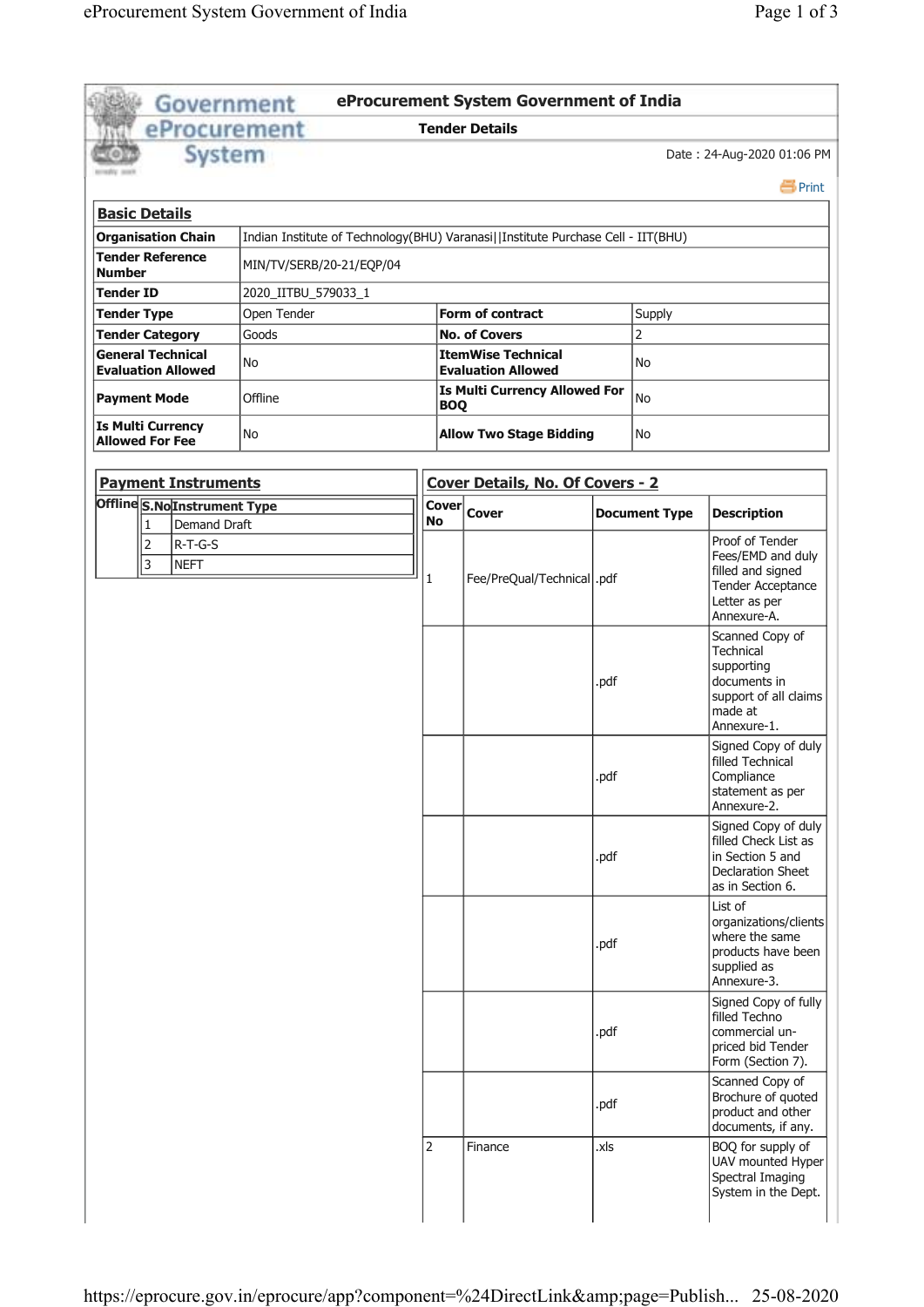|                                                       |                                                                                   |                     |                               |                                                                                                                                                                         |  |                                         |  |                    |                                                                                                                                                                                                      |                              |                      |                                              | (BHU)                                                  | of Mining Engg., IIT                  |  |
|-------------------------------------------------------|-----------------------------------------------------------------------------------|---------------------|-------------------------------|-------------------------------------------------------------------------------------------------------------------------------------------------------------------------|--|-----------------------------------------|--|--------------------|------------------------------------------------------------------------------------------------------------------------------------------------------------------------------------------------------|------------------------------|----------------------|----------------------------------------------|--------------------------------------------------------|---------------------------------------|--|
|                                                       |                                                                                   |                     |                               |                                                                                                                                                                         |  |                                         |  |                    |                                                                                                                                                                                                      | .pdf                         |                      |                                              | Duly filled and<br>Format.                             | signed BOQ in PDF                     |  |
|                                                       |                                                                                   |                     |                               |                                                                                                                                                                         |  |                                         |  |                    |                                                                                                                                                                                                      | .pdf                         |                      |                                              | (Price Bid).                                           | Duly filled and<br>signed Tender form |  |
| Tender Fee Details, [Total Fee in ₹ * - 5,900]        |                                                                                   |                     |                               |                                                                                                                                                                         |  |                                         |  |                    | <b>EMD Fee Details</b>                                                                                                                                                                               |                              |                      |                                              |                                                        |                                       |  |
| Tender Fee in ₹<br><b>Fee Payable To</b>              |                                                                                   |                     | 5,900                         | <b>EMD Amount in <math>\bar{x}</math></b><br>1,50,000<br><b>EMD through</b><br><b>BG/ST or EMD</b><br>Registrar, Fee Payable At<br>Varanasi<br><b>Exemption Allowed</b> |  |                                         |  |                    |                                                                                                                                                                                                      |                              |                      |                                              | Yes                                                    |                                       |  |
|                                                       |                                                                                   |                     | IIT(BHU)                      | fixed<br><b>EMD Fee Type</b>                                                                                                                                            |  |                                         |  |                    |                                                                                                                                                                                                      | <b>EMD Percentage</b>        |                      | <b>NA</b>                                    |                                                        |                                       |  |
|                                                       | Yes<br><b>Tender Fee</b><br><b>Exemption Allowed</b>                              |                     |                               |                                                                                                                                                                         |  |                                         |  |                    | <b>EMD Payable To</b>                                                                                                                                                                                | Registrar,<br>IIT(BHU)       |                      | <b>EMD Payable At</b>                        |                                                        | Varanasi                              |  |
| Work /Item(s)                                         |                                                                                   |                     |                               |                                                                                                                                                                         |  |                                         |  |                    |                                                                                                                                                                                                      |                              |                      |                                              |                                                        |                                       |  |
| Title                                                 |                                                                                   |                     |                               |                                                                                                                                                                         |  |                                         |  |                    |                                                                                                                                                                                                      |                              |                      |                                              |                                                        |                                       |  |
| <b>Work Description</b>                               |                                                                                   |                     |                               |                                                                                                                                                                         |  | Engineering, IIT (BHU) Varanasi.        |  |                    | Supply of Unmanned Aerial Vehicle mounted Hyper Spectral Imaging System in the Dept. of Mining<br>Tender for Supply of Unmanned Aerial Vehicle mounted Hyper Spectral Imaging System in the Dept. of |                              |                      |                                              |                                                        |                                       |  |
|                                                       |                                                                                   |                     |                               |                                                                                                                                                                         |  | Mining Engineering, IIT (BHU) Varanasi. |  |                    |                                                                                                                                                                                                      |                              |                      |                                              |                                                        |                                       |  |
| <b>Pre Qualification</b><br><b>Details</b>            |                                                                                   |                     |                               |                                                                                                                                                                         |  | As per Tender Document                  |  |                    |                                                                                                                                                                                                      |                              |                      |                                              |                                                        |                                       |  |
| <b>Independent External</b><br><b>Monitor/Remarks</b> |                                                                                   |                     | <b>NA</b>                     |                                                                                                                                                                         |  |                                         |  |                    |                                                                                                                                                                                                      |                              |                      |                                              |                                                        |                                       |  |
| <b>Show Tender Value in</b><br><b>Public Domain</b>   |                                                                                   |                     | <b>No</b>                     |                                                                                                                                                                         |  |                                         |  |                    |                                                                                                                                                                                                      |                              |                      |                                              |                                                        |                                       |  |
| Tender Value in ₹                                     |                                                                                   |                     | 30,00,000                     |                                                                                                                                                                         |  | <b>Product Category</b>                 |  |                    | Laboratory<br>and scientific<br>equipment                                                                                                                                                            | Sub category                 |                      |                                              | UAV mounted<br><b>Hyper Spectral</b><br>Imaging System |                                       |  |
| <b>Contract Type</b>                                  |                                                                                   |                     | Tender                        |                                                                                                                                                                         |  | <b>Bid Validity(Days)</b>               |  |                    | 180                                                                                                                                                                                                  | <b>Period Of Work(Days)</b>  |                      |                                              | 90                                                     |                                       |  |
| Location                                              |                                                                                   |                     | Engg., IIT (BHU)<br>Varanasi. | Dept. of Mining                                                                                                                                                         |  | <b>Pincode</b>                          |  |                    | 221005                                                                                                                                                                                               | <b>Pre Bid Meeting Place</b> |                      |                                              | <b>NA</b>                                              |                                       |  |
| <b>Pre Bid Meeting</b><br><b>Address</b>              |                                                                                   |                     | <b>NA</b>                     |                                                                                                                                                                         |  | <b>Pre Bid Meeting Date</b>             |  |                    | <b>NA</b>                                                                                                                                                                                            | <b>Bid Opening Place</b>     |                      |                                              | Dept. of Mining<br>Engg., IIT (BHU)<br>Varanasi.       |                                       |  |
| <b>Tender</b>                                         | <b>Should Allow NDA</b><br>No<br><b>Allow Preferential</b><br>No<br><b>Bidder</b> |                     |                               |                                                                                                                                                                         |  |                                         |  |                    |                                                                                                                                                                                                      |                              |                      |                                              |                                                        |                                       |  |
| <b>Critical Dates</b>                                 |                                                                                   |                     |                               |                                                                                                                                                                         |  |                                         |  |                    |                                                                                                                                                                                                      |                              |                      |                                              |                                                        |                                       |  |
| <b>Publish Date</b>                                   |                                                                                   |                     |                               |                                                                                                                                                                         |  | 24-Aug-2020 04:00 PM                    |  |                    | <b>Bid Opening Date</b>                                                                                                                                                                              |                              |                      |                                              |                                                        | 15-Sep-2020 04:00 PM                  |  |
| Document Download / Sale Start<br><b>Date</b>         |                                                                                   |                     |                               | 24-Aug-2020 04:00 PM<br>Document Download / Sale End<br><b>Date</b>                                                                                                     |  |                                         |  |                    | 14-Sep-2020 04:00 PM                                                                                                                                                                                 |                              |                      |                                              |                                                        |                                       |  |
| <b>Clarification Start Date</b>                       |                                                                                   |                     |                               |                                                                                                                                                                         |  | 24-Aug-2020 04:00 PM                    |  |                    | <b>Clarification End Date</b><br><b>Bid Submission End Date</b>                                                                                                                                      |                              |                      | 03-Sep-2020 05:00 PM<br>14-Sep-2020 04:00 PM |                                                        |                                       |  |
| <b>Bid Submission Start Date</b>                      |                                                                                   |                     |                               |                                                                                                                                                                         |  | 24-Aug-2020 04:00 PM                    |  |                    |                                                                                                                                                                                                      |                              |                      |                                              |                                                        |                                       |  |
|                                                       |                                                                                   |                     |                               |                                                                                                                                                                         |  |                                         |  |                    |                                                                                                                                                                                                      |                              |                      |                                              |                                                        |                                       |  |
| <b>Tender Documents</b>                               |                                                                                   |                     |                               |                                                                                                                                                                         |  |                                         |  |                    |                                                                                                                                                                                                      |                              |                      |                                              |                                                        |                                       |  |
| <b>NIT</b><br>Document   S.No Document Name           |                                                                                   |                     |                               |                                                                                                                                                                         |  |                                         |  | <b>Description</b> |                                                                                                                                                                                                      |                              |                      |                                              | <b>Document Size</b><br>(in KB)                        |                                       |  |
|                                                       |                                                                                   |                     |                               | Tendernotice_1.pdf                                                                                                                                                      |  |                                         |  |                    | Notice Inviting Tender for Supply of Unmanned Aerial<br>Vehicle mounted Hyper Spectral Imaging System in<br>the Dept. of Mining Engineering, IIT (BHU) Varanasi.                                     |                              |                      |                                              | 843.67                                                 |                                       |  |
| <b>Work Item</b><br>Documents S.No                    |                                                                                   | <b>Type</b>         | Document                      | <b>Document Name</b>                                                                                                                                                    |  |                                         |  |                    |                                                                                                                                                                                                      |                              | Description Size (in |                                              | <b>Document</b><br>KB)                                 |                                       |  |
|                                                       |                                                                                   | Tender<br>Documents |                               |                                                                                                                                                                         |  |                                         |  |                    | Tender_document_for_UAV_mounted_Hyperspectral_Imaging_System.pdfTender                                                                                                                               |                              |                      | Document for<br>Supply of                    |                                                        | 831.00                                |  |